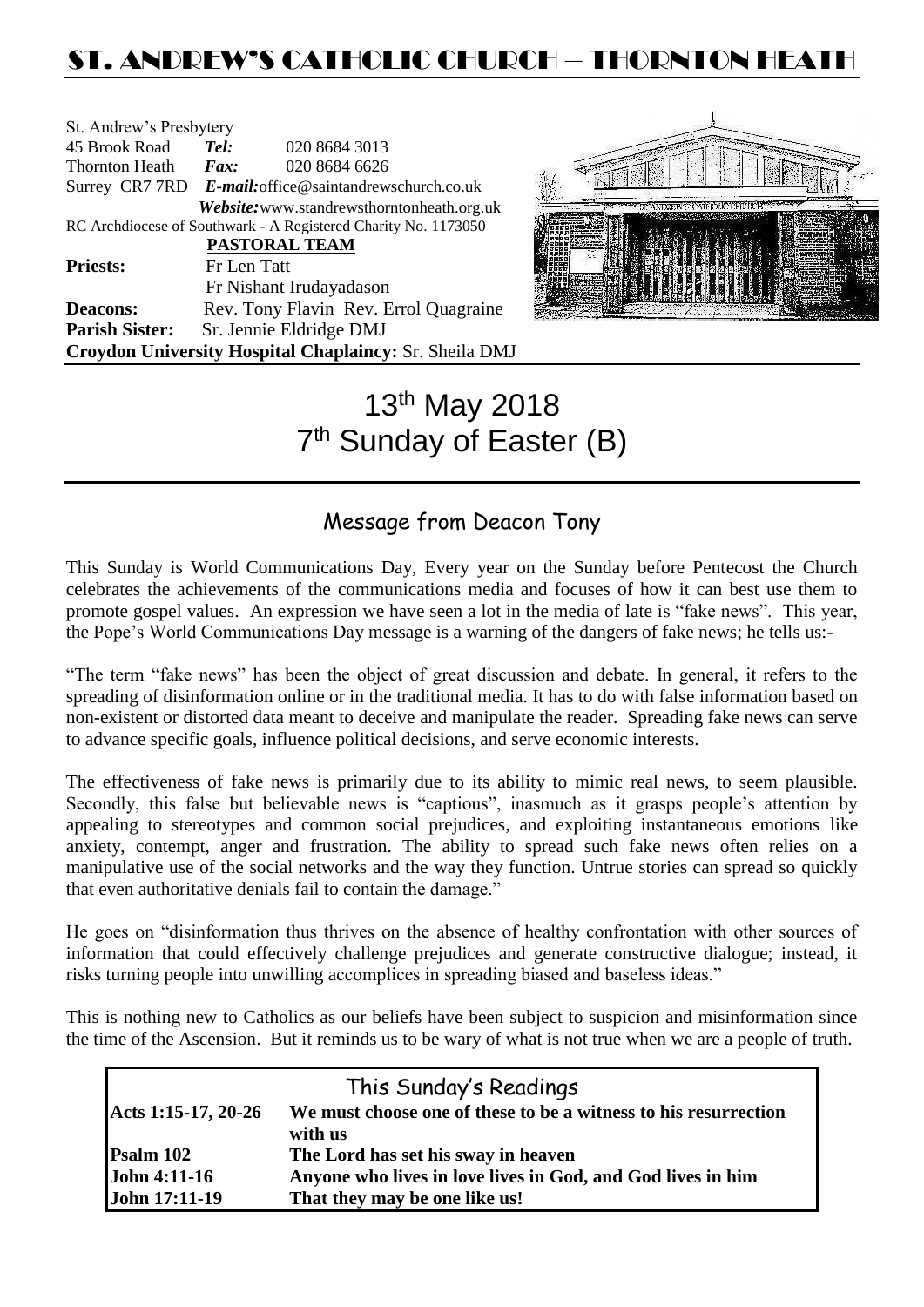### Diary for the Week

| Sunday $13^{th}$ May           |                                                | 6.00pm (Saturday) First Mass of Sunday | Margaret O'Leary                        |  |  |
|--------------------------------|------------------------------------------------|----------------------------------------|-----------------------------------------|--|--|
| $7th$ Sunday of Easter         |                                                |                                        |                                         |  |  |
| (B)                            | 9.30am                                         | Mass                                   | Elissa Maria Rosa Fernandes RIP (Anniv) |  |  |
|                                | 11.30am                                        | Mass                                   | Parishioners                            |  |  |
|                                | 4.00pm                                         | <b>Confirmation Session</b>            |                                         |  |  |
|                                | 5.00pm                                         | <b>Rosary</b>                          |                                         |  |  |
|                                | $5.15 - 5.45$ pm                               | <b>Exposition and Benediction</b>      |                                         |  |  |
|                                | 6.00 <sub>pm</sub>                             | Mass                                   | <b>Holy Souls</b>                       |  |  |
|                                | $7.00 - 9.00$ pm                               | <b>Charismatic Prayer Group</b>        |                                         |  |  |
| Monday 14th May                | 7.30am                                         | Mass                                   | <b>Brigid Cauty RIP</b>                 |  |  |
| <b>St Matthias</b>             | 10.00am                                        | Mass                                   | Esther Oyeyinka (Birthday)              |  |  |
| Acts 1:15-17. 20-26            | $5.45 - 7.15$ pm                               | <b>Beavers (hall)</b>                  |                                         |  |  |
| Jn 15:9-17                     | $7.00 - 8.00$ pm                               | <b>Parish Surgery</b>                  |                                         |  |  |
|                                | $7.00 - 8.00$ pm                               | <b>Family Holy Hour</b>                |                                         |  |  |
|                                | $7.30 - 9.00$ pm                               | Scouts (hall)                          |                                         |  |  |
| Tuesday 15 <sup>th</sup> May   | 7.30am                                         | <b>Mass</b>                            | Cleta Andradi RIP                       |  |  |
| Acts 20:17-27                  | 10.00am                                        | <b>Mass</b>                            | <b>Ritchie Family</b>                   |  |  |
| Jn 17:1-11                     |                                                | R.C.I.C. (hall)                        |                                         |  |  |
|                                | 6.30pm                                         |                                        |                                         |  |  |
| Wednesday 16 <sup>th</sup> May | 7.30am                                         | <b>Mass</b>                            | Special Intention                       |  |  |
| <b>St Simon Stock</b>          | 10.00am                                        | Mass                                   | <b>Holy Souls</b>                       |  |  |
| Acts 20:28-38                  | 2.00 <sub>pm</sub>                             | <b>Active Retirement Group</b>         |                                         |  |  |
| Jn 17:11-19                    | 6.00pm                                         | <b>Lectio Divina Group (hall)</b>      |                                         |  |  |
|                                | 7.30pm                                         | <b>Legion of Mary (hall)</b>           |                                         |  |  |
| Thursday $17^{th}$ May         | 7.30am                                         | Mass                                   | <b>Holy Souls</b>                       |  |  |
| Acts 15:7-21                   | 10.00am                                        | Mass                                   | <b>Holy Souls</b>                       |  |  |
| Jn 15:9-11                     | 7.00pm                                         | <b>Faith Talk (hall)</b>               |                                         |  |  |
|                                | $7.00 - 8.30$ pm                               | <b>Cubs (St James the Great)</b>       |                                         |  |  |
|                                | 8.00pm                                         | <b>Baptism course</b>                  |                                         |  |  |
| Friday $18^{th}$ May           | 7.30am                                         | Mass                                   | "Alicia"                                |  |  |
| St John 1                      | 10.00am                                        | Mass                                   | <b>Holy Souls</b>                       |  |  |
| Acts 25:13-21                  |                                                |                                        |                                         |  |  |
| $Jn$ 21:15-19                  |                                                |                                        |                                         |  |  |
| Saturday 19 <sup>th</sup> May  | 9.30am                                         | Mass                                   | <b>Holy Souls</b>                       |  |  |
| <b>St Dunstan</b>              | $9.50 - 11.15$ am                              | <b>First Holy Communion</b>            |                                         |  |  |
| Acts 28: 16-20. 30-31          | $10.00 - 10.30$ am                             | <b>Confessions</b>                     |                                         |  |  |
| Jn 21:20-25                    | $5.00 - 5.30$ pm                               | <b>Confessions</b>                     |                                         |  |  |
|                                | 6.00 <sub>pm</sub>                             | First Mass of Sunday                   | <b>Ritchie Family (Intention)</b>       |  |  |
| Sunday 20 <sup>th</sup> May    | 9.30am                                         | <b>Mass</b>                            |                                         |  |  |
|                                |                                                |                                        | Pat Carney                              |  |  |
| Pentecost Sunday               | 11.30am                                        | Mass                                   | Parishioners                            |  |  |
| (B)                            | 4.00pm                                         | <b>Confirmation Session</b>            |                                         |  |  |
|                                | 5.00pm                                         | <b>Rosary</b>                          |                                         |  |  |
|                                | $5.15 - 5.45$ pm                               | <b>Exposition and Benediction</b>      |                                         |  |  |
|                                | 6.00 <sub>pm</sub>                             | Mass                                   | <b>Holy Souls</b>                       |  |  |
|                                |                                                | <b>Money Matters</b>                   |                                         |  |  |
|                                | <b>Collection Last Sunday</b>                  |                                        |                                         |  |  |
|                                |                                                |                                        | £1,285.44 (£1.28 per person)            |  |  |
|                                |                                                | Payment by Standing Order              | £ $761.00$                              |  |  |
|                                | Total offertory                                |                                        | £2,046.44                               |  |  |
|                                | Second collection for World Communications Day |                                        |                                         |  |  |
|                                | Thank you for your generosity                  |                                        |                                         |  |  |
|                                |                                                |                                        |                                         |  |  |
| Altar Servers                  |                                                |                                        | Church Cleaners                         |  |  |
| This week<br>Team 3            | This week Sancho's Dusters                     |                                        |                                         |  |  |
| Next week<br>Team 1            | Next week St Jude's Group                      |                                        |                                         |  |  |
|                                |                                                |                                        |                                         |  |  |
|                                |                                                |                                        |                                         |  |  |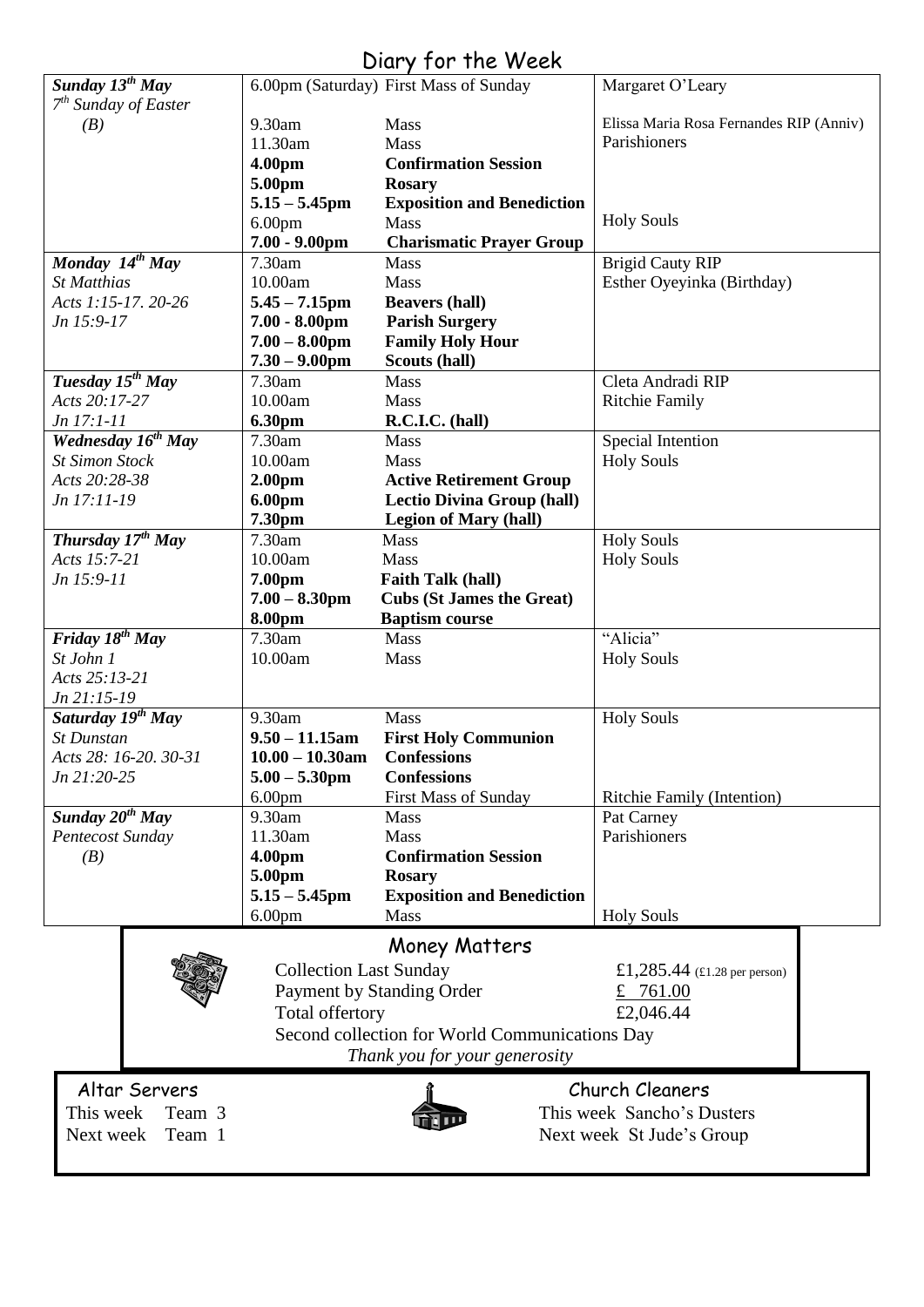### St. Andrew's Parish Notices

#### **SECOND COLLECTION THIS WEEK**

The second collection this week is for World Communications Day. This collection supports the work of the Catholic Communications Network (CCN), the media office of the Bishops' Conference of England and Wales. The CCN seeks to be of service both to the Church and the world in offering professional channels of communication, and provides support for the Bishops of England and Wales and the wider Church in promoting the Gospel through the media on current issues. Its office is the focus for media enquiries on national matters, and seeks to develop the public profile of the Church and its teaching. The CCN provides up-to-date news releases, features and podcasts, information from the Bishops' Conference of England and Wales, and trains spokesmen and women. Please take a card for more info.

#### **NIGERIAN CATHOLIC COMMUNITY**

There is a general meeting of the Nigerian Catholic Community today Sunday 13<sup>th</sup> May after the 11.30am Mass in the hall until 2.30pm.

#### **FAMILY HOLY HOUR: MONDAY 14TH MAY**

You are invited to attend the Family Holy Hour on Monday,  $14<sup>th</sup>$  May from 7.00 - 8.00pm here at St Andrew's Church. During the hour there are readings from scripture, hymns, bidding prayers and also a short period of silence in front of the Blessed Sacrament with the youth taking an active part. Please join us even if only for 10 minutes.

#### **LENTEN FAITH TALK**

Please join us for the last session on the DVD course "Catholicism" presented by Robert Barron on Thursday 17<sup>th</sup> May. The session will commence at 7.30pm in the hall, which will be open at 7.00pm. Teas and coffees are available before the session begins.

#### **SAFEGUARDING**

Please can we remind parents/guardians to keep your children with you at all times. It is your responsibility to look after your children in Church and keep them seated with you and to not let them wander around on their own. If your children need to go to the toilet, please ensure that an adult accompanies them. Please remember that the Church attracts all sorts of people and we cannot presume that we are always in a safe environment.

#### **COFFEE/CAKE SALE: NEXT WEEK WITH OUR CONFIRMATION CANDIDATES**

Please come along to support our Confirmation candidates next Sunday morning in the hall after the 9.30am Mass for tea and coffee and lots of cake. As part of their Confirmation journey our candidates are raising funds for Croydon University Hospital Neonatal Unit (the hospital's specialised Neonatal Unit provides emergency care for newborn and premature babies) and CAYSH (a Croydon based charity delivering accommodation, advice and support services for young people facing homelessness). All are most welcome.

#### **CALLING ALL MARRIED COUPLES**

You are invited to join us on Sunday 27<sup>th</sup> May at the 9.30am Mass where we will be asking all married couples to re-dedicate themselves to their marriage by re-taking their marriage vows. Afterwards we can meet in the hall to celebrate with a cup of tea!

#### **MAINTENANCE**

We have bought new doors for the sheds outside the Church annex. These house equipment for some of the parish groups. We are looking for a carpenter to fit the doors, preferably a parishioner. Remuneration negotiable. Please speak to Fr Len.